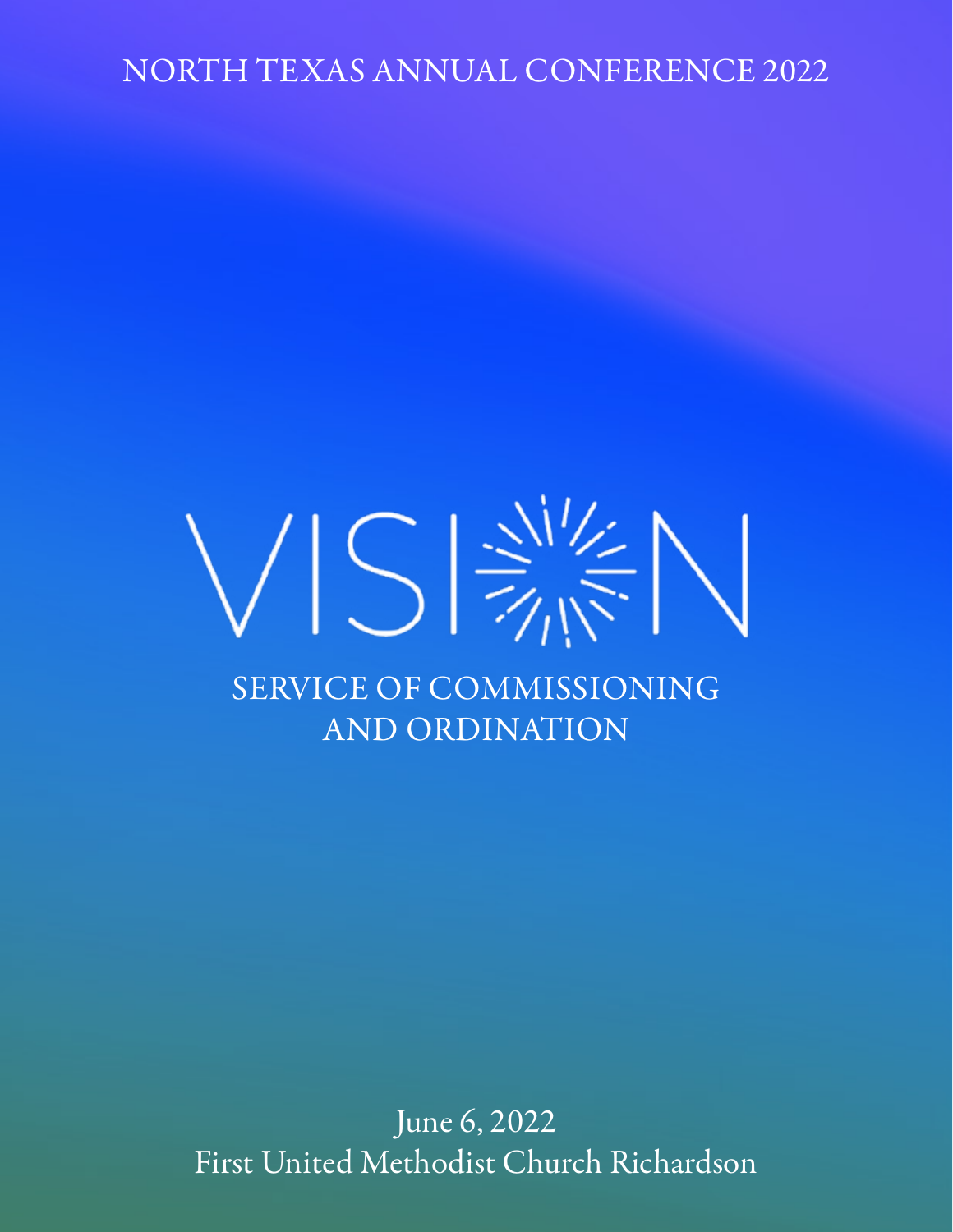# NORTH TEXAS ANNUAL CONFERENCE 2022 Service of Commissioning and Ordination

# First United Methodist Church Richardson

June 6, 2022 | 7:00 p.m.

Please silence all cell phones as we prepare our hearts and minds for worship. \* Please rise in body or in spirit.

| GATHERING MUSIC   Chris Brunt, pianist                                                                                                                                                                                                                                                                                                                                         |                                 |  |  |  |
|--------------------------------------------------------------------------------------------------------------------------------------------------------------------------------------------------------------------------------------------------------------------------------------------------------------------------------------------------------------------------------|---------------------------------|--|--|--|
| One Faith, One Hope, One Lord                                                                                                                                                                                                                                                                                                                                                  | Craig Courtney                  |  |  |  |
| The Church's One Foundation                                                                                                                                                                                                                                                                                                                                                    | AURELIA<br>arr. Thomas Fielding |  |  |  |
| GREETING AND PRAYER   Bishop Michael McKee<br>The grace of Jesus Christ be with you all.<br>All: And also with you.                                                                                                                                                                                                                                                            |                                 |  |  |  |
|                                                                                                                                                                                                                                                                                                                                                                                |                                 |  |  |  |
| Let us pray.<br>All: Eternal God, by Jesus Christ and the Holy Spirit<br>you gave to your apostles and all your church many excellent gifts.<br>Come upon us gathered here to set apart those who will lead among us<br>by calling and equipping us to fulfill your desire<br>that we do justice, love mercy, and walk humbly with you.<br>We pray in the name of Jesus. Amen. |                                 |  |  |  |
|                                                                                                                                                                                                                                                                                                                                                                                |                                 |  |  |  |

## RECOGNITION OF COMMON MINISTRY AND REAFFIRMATION OF BAPTISM

Bishop McKee: Sisters and brothers in Christ, we are all made one with the death of Jesus Christ and raised with him to walk in newness of life in the gift of baptism by water and the Spirit. The same Spirit who enlivens us empowers us with many and diverse gifts to serve as new creatures, renouncing evil, embracing and submitting to Jesus Christ as Lord and Savior, and joining together as his body to serve as his representatives in the world. We all start here. The Spirit leads us all. Remember your baptism and be thankful.

All: We reaffirm our baptism and our common call to ministry.

#### PRESENTATION OF PERSONS TO BE COMMISSIONED, ORDAINED, OR RECOGNIZED

Bishop McKee: Who presents these candidates to be ordained, commissioned, or recognized? All Laity: We have recommended them in our local congregations. We present them with our prayers and support.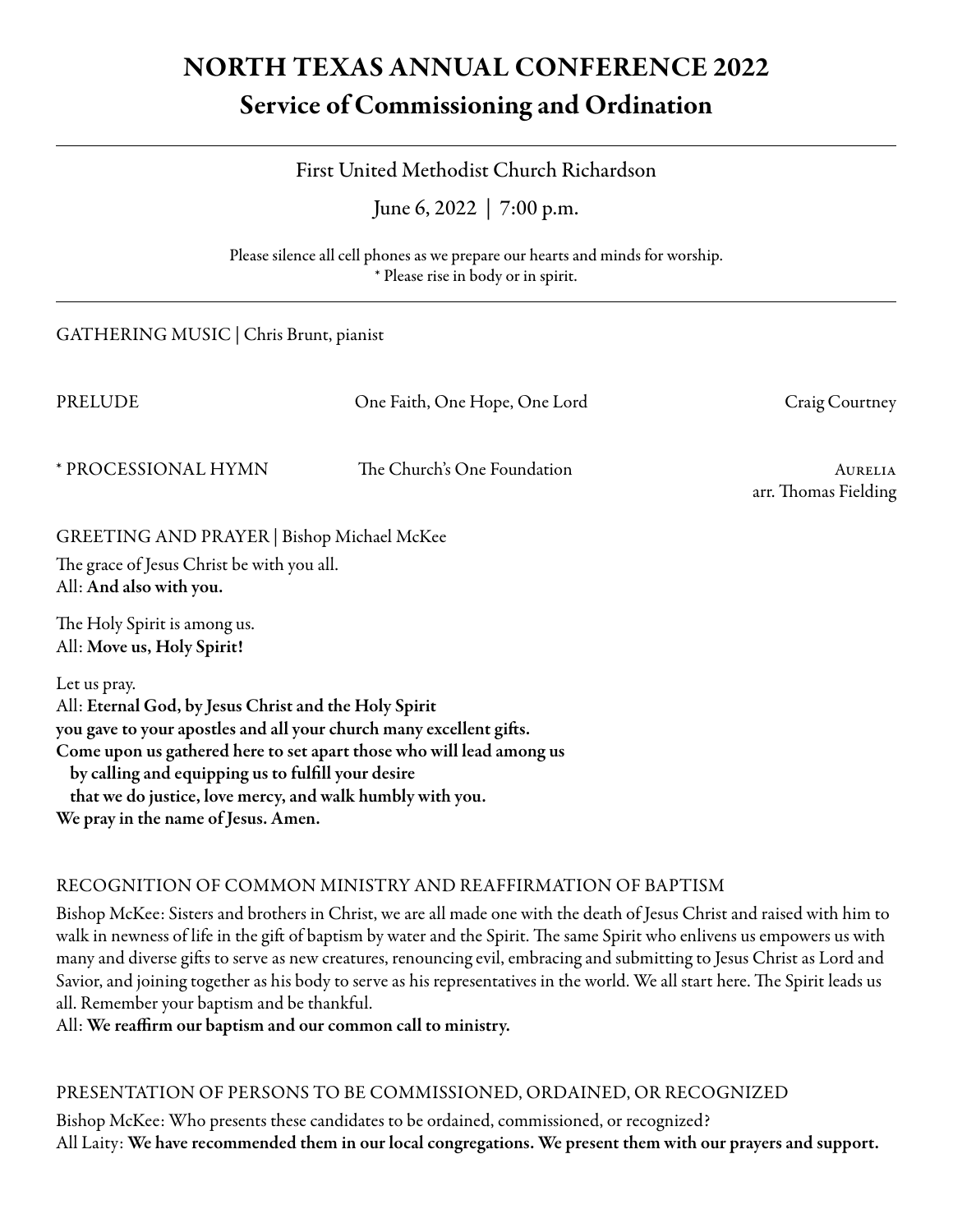All Members of the Board of Ordained Ministry: We have examined these candidates according to the standards of our Discipline and this annual conference of The United Methodist Church. We present them with our prayers and support.

Rev. Derek Jacobs, Chair of Order of Elders: We present for ordination as elder:

| Roy Garrett Atwood      | Aaron Shockley Logan |
|-------------------------|----------------------|
| Chad Taylor Johnson     | Keri Lynn Lucas      |
| Danielle Buwon Kim      | Peter Hyer McNabb    |
| Cottrell King           | Kyoungwon "Ken" Park |
| Macie Alexandria Liptoi | Jeffrey Alan Pehl    |

We present them with our prayers and support.

Rev. Patricia Froehlich, Chair of Order of Deacons: We present for ordination as deacon:

Chelsea Patricia Peddecord

We present her with our prayers and support.

Rev. Chris Dowd, Chair of the Board of Ordained Ministry: We present for commissioning as provisional members:

| Travis Netherton Burdett Grace Marie Millard |                             |
|----------------------------------------------|-----------------------------|
| Laura Watson Byrd                            | Melissa Ethlyn Nelms        |
| Beate Jane Hall                              | Christopher Michael Vaughan |
| Randall Glen Lucas                           |                             |

We present them with our prayers and support.

We also present for Recognition of Orders in The United Methodist Church:

Richie Lamont Butler

We present him with our prayers and support.

Bishop McKee: We rejoice in the Spirit's work in our lives and the lives of these who come to serve and lead among us. All: We will uphold them with our prayers and support. Thanks be to God.

#### GENERAL EXAMINATION

The Bishop examines the candidates for commissioning, ordination, and recognition.

EPISTLE READING | 2 Corinthians 3:4-6 | Rev. Chiv In

\* GOSPEL READING | Mark 10:35-45 | Kim Brannon

\* HYMN 451 Be Thou My Vision Slane *Rev. Dr. Cynthia Wilson, soloist* arr. Alice Parker

Verse 1 all men, verse 2 all women, additional verses soloist and choir, final verse all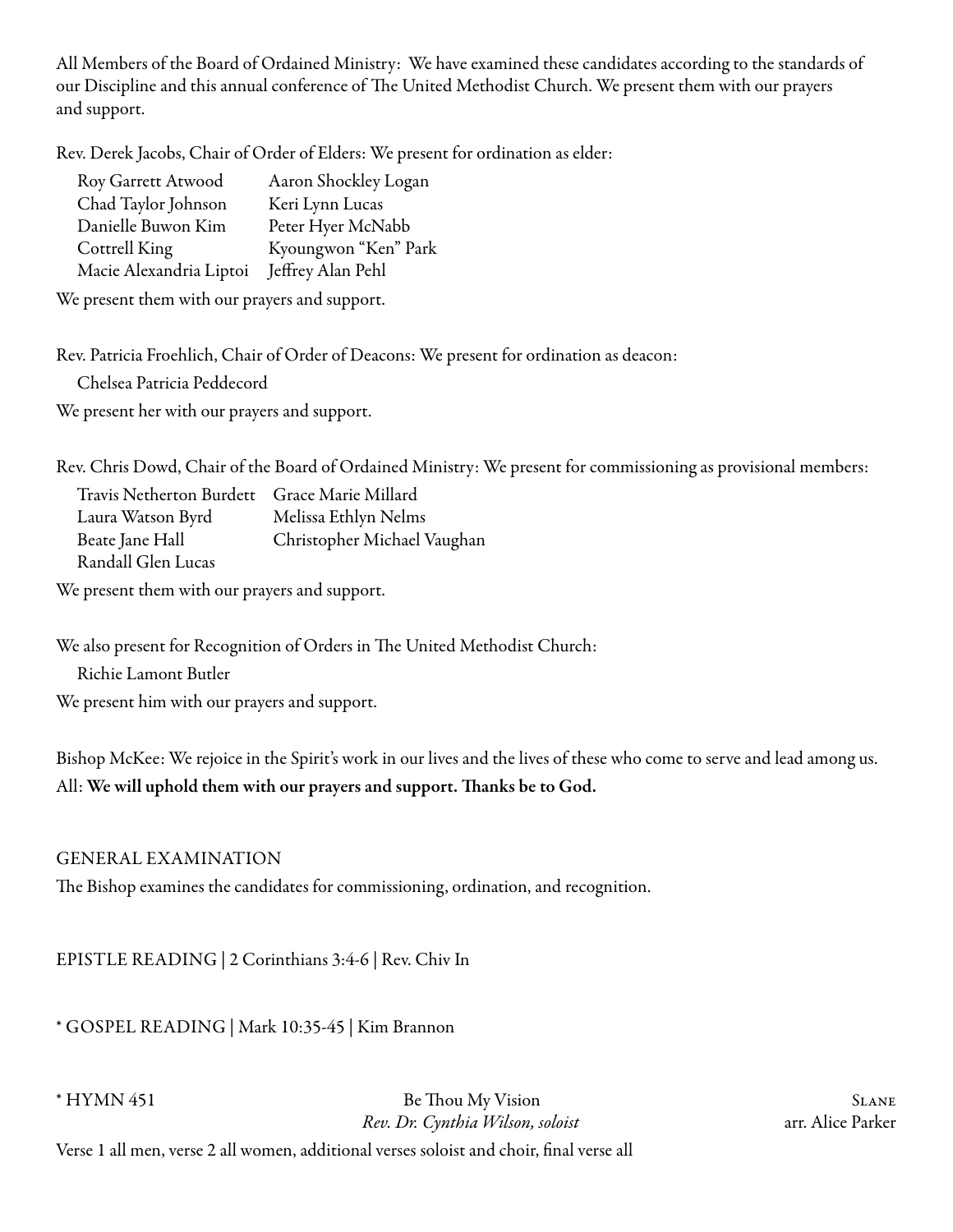CALL TO OFFERING | Jillian Jackson and Will Peterson, Conference Camp Youth Leadership Program

OFFERING OUR GIFTS TO GOD Be Thou My Vision arr. Bob Chilcott

*Rachael Franklin, soloist*

#### COMMISSIONING OF PROVISIONAL MEMBERS

Bishop McKee: By affirming the covenant of baptism, all members of Christ's holy church pledge to serve as Christ's representatives in the world. Christ gave all of us this command: "Ask the Lord of the harvest to send laborers into his harvest." We have asked, and the Lord has answered. These sisters and brothers know our Savior's concern for God's people, see the plentiful harvest, and are ready to respond generously to the Lord in the words of the prophet: "Here I am; send me." Urged on by the love of Christ and strengthened by the Holy Spirit, they now come to declare in public their desire to live out the covenant made at their baptism by binding themselves to the service of God under the supervision of the bishop and the guidance of colleagues in full connection and by being appointed to share as servant leaders in the body of Christ. Today we commission them to service as they continue to prepare for ordained ministry among us.

## PRAYER OF COMMISSIONING AND LAYING ON OF HANDS

Bishop McKee: God of the apostles and prophets, of the martyrs and teachers, you raise up men and women to be apostolic leaders in your church. By your Holy Spirit help these, your servants, to understand and live the mystery of your love with boldness and joy. Deepen their sense of purpose as they exercise commissioned ministry. Empower them, and those who will walk with them to guide their ministry, together with all of your people, to heal the sick, love the outcast, resist evil, preach the Word, and give themselves freely for your name's sake.

Pour out your Holy Spirit upon . Send him/her now to proclaim the good news of Jesus Christ, to announce the reign of God, and to equip the church for ministry; in the name of the Father, and of the Son, and of the Holy Spirit. All: Amen.

CHORAL ANTHEM Jesus Christ Is the Way arr. Walter Hawkins *Rev. Dr. Wilson, soloist*

## RECOGNITION OF ORDERS

Bishop McKee: After due examination of your call and ministry in another part of Christ's holy church, we now welcome you to this communion. You have given assurance of your faith and Christian experience. You have renewed the vows of your ordination and embraced our own, committing yourself to accept and uphold faithfully the doctrine, liturgy, and discipline of The United Methodist Church. We rejoice that you have been called to serve among us and pray that God may guide your ministry.

Richie Lamont Butler, we now recognize you as a provisional elder in The United Methodist Church.

HYMN 399 Take My Life and Let It Be MESSIAH Verse 1 soloists (Henry L'Roy, Allie Driver, Isaiah McDaniels, and Kay Haden), verse 2 candidates for ministry, verse 3 all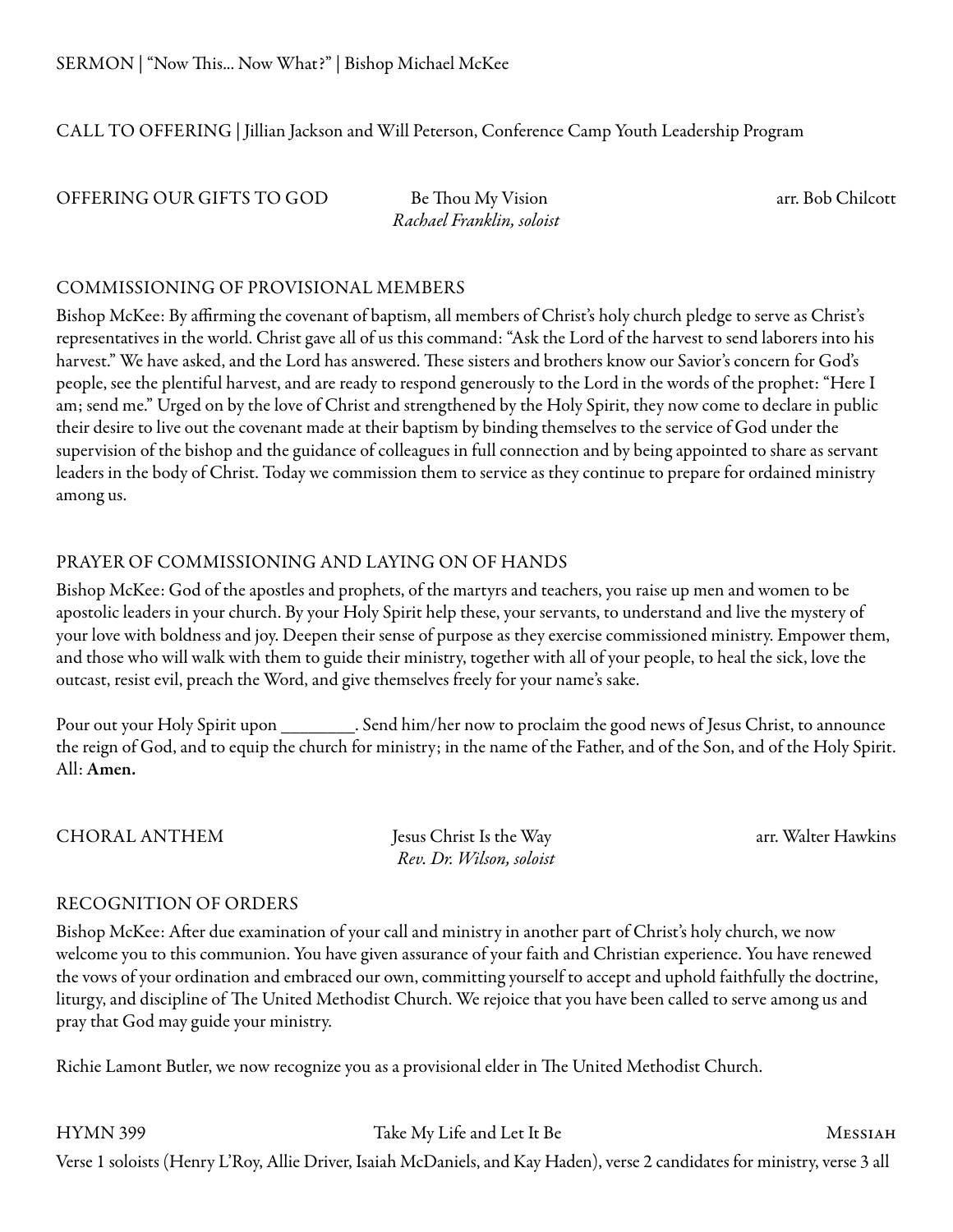#### EXAMINATION OF DEACON

Bishop McKee: A deacon is called to share in Christ's ministry of servanthood, to relate the life of the community to its service in the world, to lead others into Christian discipleship, to nurture disciples for witness and service, to lead in worship, to teach and proclaim God's Word, to assist elders and appointed local pastors at Holy Baptism and Holy Communion, to interpret to the church the world's hurts and hopes, to serve all people, particularly the poor, the sick, and the oppressed, and to lead Christ's people in ministries of compassion and justice, liberation and reconciliation, especially in the face of hardship and personal sacrifice. This is the rule of life and work of a deacon. Do you believe that God has called you to the life and work of a deacon? Candidate: I do so believe.

#### LAYING ON OF HANDS AND PRAYER FOR DEACON

Bishop McKee: As this person is ordained by God and the church for the ministry of deacon to which we believe she has been called by the Holy Spirit, let us pray for her. We thank you, Living God, that in your great love you sent Jesus Christ to take the form of a servant, becoming obedient, even to death on the cross, and now resurrected and exalted in the heavens. You have taught us, by his word and example, that whoever would be great among us must be servant of all. Give this servant grace to be faithful to her promises, constant in her discipleship, and always ready for works of loving service. Make her modest and humble, gentle and strong, rooted and grounded in love. Give her a share in the ministry of Jesus Christ, who came not to be served but to serve. All: Amen.

*Family members and friends are invited to stand where they are for silent prayer during the laying on of hands.*

Father Almighty, pour upon Chelsea Patricia Peddecord the Holy Spirit, for the office and work of a deacon in Christ's holy church. All: Amen.

Chelsea Patricia Peddecord, take authority as a deacon to proclaim the Word of God, and to lead God's people in ministries of compassion and justice; in the name of the Father, and of the Son, and of the Holy Spirit. All: Amen.

*Retirees present the deacon with a pitcher in honor of her ordination.* 

SPECIAL MUSIC <sup>Open</sup> My Eyes That I May See arr. Rich Heffler and Jason Bishop *Megan Lewis and McKenna Stenson, soloists | April Kondrat, viola | Chris Brunt, piano*

#### EXAMINATION OF ELDERS

Bishop McKee: An elder is called to share in the ministry of Christ and of the whole church: to preach and teach the Word of God and faithfully administer the sacraments of Holy Baptism and Holy Communion; to lead the people of God in worship and prayer; to lead persons to faith in Jesus Christ; to exercise pastoral supervision, to order the life of the congregation and the connection; to counsel the troubled, and declare the forgiveness of sin; to lead the people of God in obedience to Christ's mission in the world; to seek justice, peace, and freedom for all people; and to take a responsible place in the government of the church and in service in and to the community. This is the rule of life and work of an elder. Do you believe that God has called you to the life and work of an elder? Candidates: I do so believe.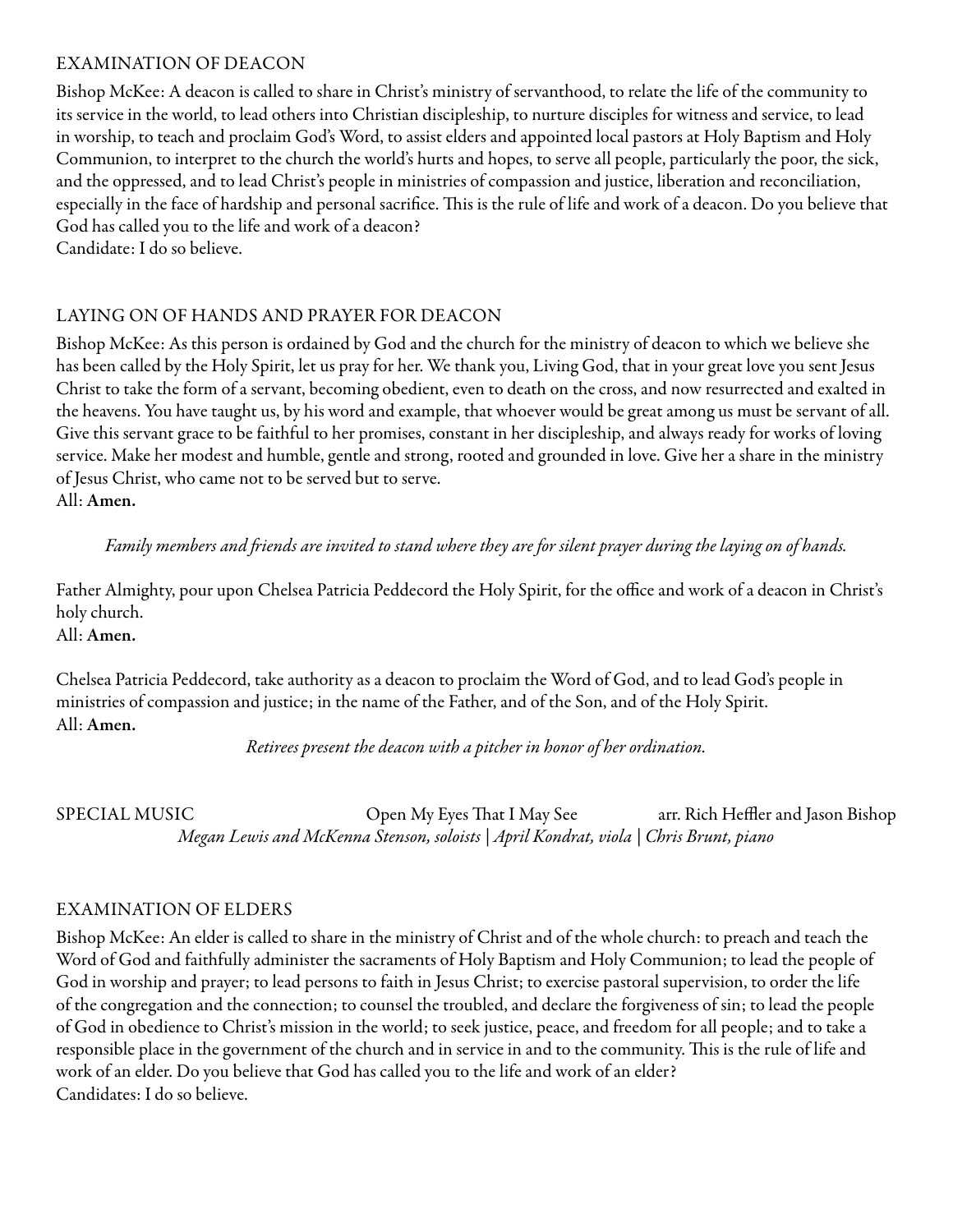#### LAYING ON OF HANDS AND PRAYER FOR ELDERS

Bishop McKee: As these persons are ordained or recognized by the church for the office and work of elders to which we believe they have been called by the Holy Spirit, let us pray for them. We praise you, eternal God, because you have called us to be a priestly people, offering to you acceptable worship through Jesus Christ, our Lord, Apostle and High Priest, Shepherd and Bishop of our souls. We thank you that, by dying, Christ has overcome death and, having ascended into heaven, has poured forth gifts abundantly on your people, making some apostles, some prophets, some evangelists, some pastors and teachers, to equip the saints for the work of ministry, to build up Christ's body, and to fulfill your gracious purpose in the world. Give to these your servants the grace and power they need to serve you in this ministry. Make them faithful pastors, patient teachers, and wise counselors. Enable them to serve without reproach, to proclaim the gospel of salvation, to administer the sacraments of the new covenant, and to offer with all your people spiritual sacrifices acceptable to you; through Jesus Christ our Lord, who lives and reigns with you, in the unity of the Holy Spirit, one God, now and forever.

All: Amen.

*Family members and friends are invited to stand where they are for silent prayer during the laying on of hands.*

| Father God, pour upon | the Holy Spirit, for the office and work of an elder in Christ's holy church. |  |
|-----------------------|-------------------------------------------------------------------------------|--|
| All: Amen.            |                                                                               |  |

\_\_\_\_\_\_\_\_, take authority as an elder to preach the Word of God, to administer the Holy Sacraments, and to order the life of the church; in the name of the Father, and of the Son, and of the Holy Spirit. All: Amen.

We recognize you as elders of The United Methodist Church.

*Retirees present each elder with a chalice in honor of ordination.* 

| <b>CHORAL ANTHEM</b>                            | Praise to the Lord, the Almighty | arr. Dan Forrest |
|-------------------------------------------------|----------------------------------|------------------|
| Verse 1 all, verses 2 and 3 choir, *verse 4 all |                                  |                  |

## \* SENDING FORTH

Bishop McKee: Let us pray. We thank you, gracious God, for raising up among us faithful servants. Clothe them with your righteousness, and grant that we, with them, may glorify you by giving ourselves to others. All: Amen.

| * CLOSING HYMN 584 | Lord, You Give the Great Commission | ABBOT'S LEIGH |
|--------------------|-------------------------------------|---------------|
|--------------------|-------------------------------------|---------------|

#### \* BLESSING AND DISMISSAL

Bishop McKee: The grace of Jesus Christ, and the love of God, and the communion of the Holy Spirit be with you all always. Go in peace to serve God and your neighbor in all that you do. All: We are sent in Christ's name. Thanks be to God!